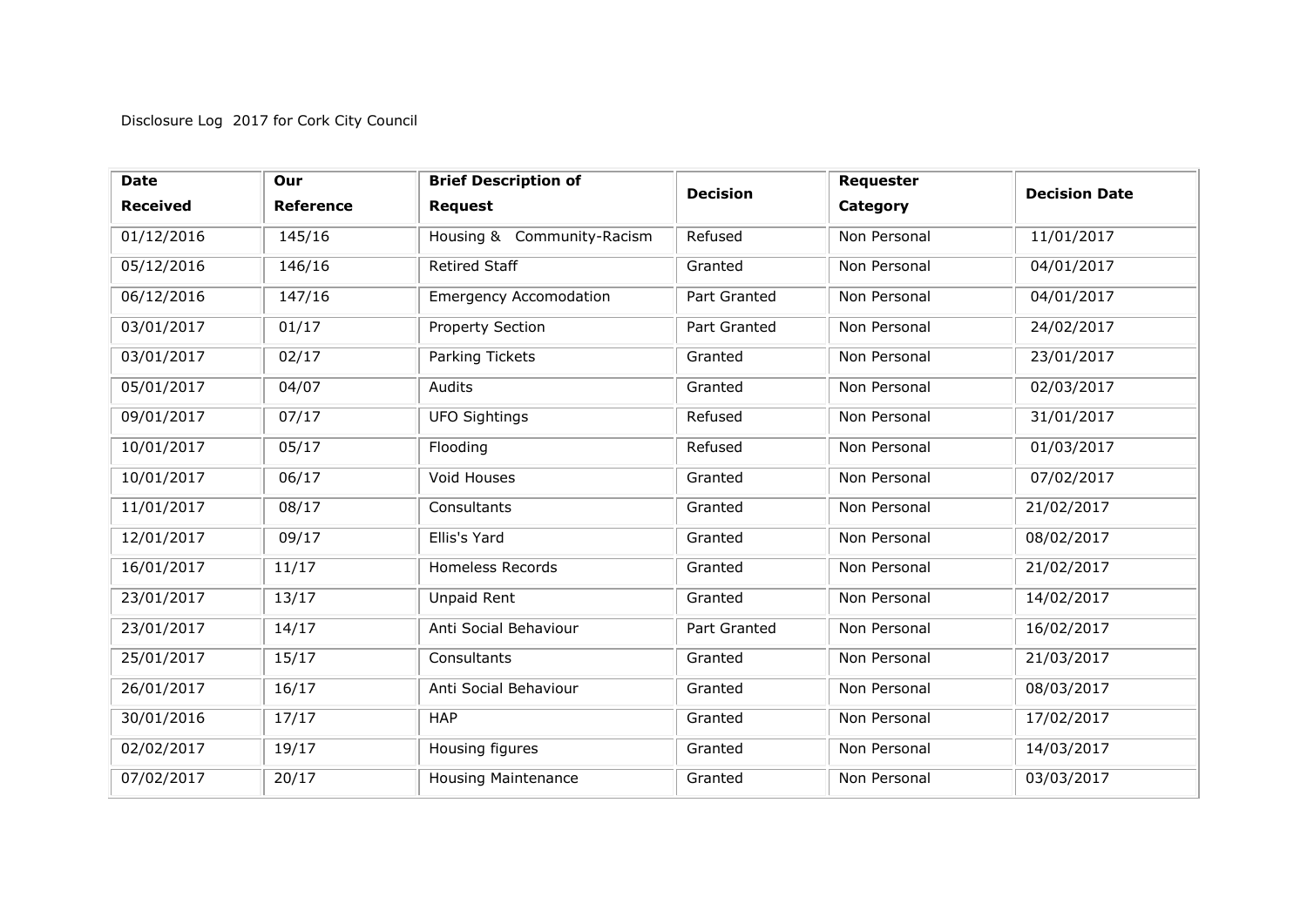| 14/02/2017 | 21/17 | Planning Enforcement       | Part Granted                 | Non Personal | 27/02/2017 |
|------------|-------|----------------------------|------------------------------|--------------|------------|
| 16/02/2017 | 22/17 | Horse Intiative            | Part Granted                 | Non Personal | 16/03/2017 |
| 23/02/2017 | 23/17 | Parking Appeals            | Part Granted                 | Non Personal | 20/03/2017 |
| 02/03/2017 | 24/17 | Estates in Charge          | Granted                      | Non Personal | 27/03/2017 |
| 07/03/2017 | 26/17 | Roads & Transportation     | Granted                      | Non Personal | 28/03/2017 |
| 13/03/2017 | 30/17 | Animal Control             | Granted                      | Non Personal | 07/04/2017 |
| 16/03/2017 | 33/17 | Good Shephard Convent      | Granted                      | Non Personal | 11/04/2017 |
| 15/03/2017 | 34/17 | <b>Housing Maintenance</b> | Handled O/S FOI              | Non Personal |            |
| 23/03/2017 | 35/17 | <b>Stray Dogs</b>          | Granted                      | Non Personal | 12/04/2017 |
| 24/03/2017 | 36/17 | Survey on Trees            | Granted                      | Non Personal | 19/04/2017 |
| 28/03/2017 | 37/17 | <b>Israel Conference</b>   | Part Granted                 | Non Personal | 27/04/2017 |
| 31/03/2017 | 38/17 | <b>Listed Structures</b>   | Granted                      | Non Personal | 20/04/2017 |
| 03/04/2017 | 39/17 | Funding for Insulation     | Granted                      | Non Personal | 02/05/2017 |
| 03/04/2017 | 40/17 | Lapps Quay                 | Part Granted                 | Non Personal | 05/05/2017 |
| 05/04/2017 | 41/17 | <b>Building Control</b>    | Granted                      | Non Personal | 18/04/2017 |
| 07/04/2017 | 43/17 | Flooding                   | Refused                      | Non Personal | 07/06/2017 |
| 11/04/2017 | 44/17 | <b>Fire Services</b>       | Granted                      | Non Personal | 09/05/2017 |
| 24/04/2017 | 45/17 | St Patricks Day            | Refused                      | Non Personal | 22/05/2017 |
| 28/04/2017 | 46/17 | Taxi Licensing             | Transferred to<br><b>NTA</b> | Non Personal | 28/04/2017 |
| 28/04/2017 | 47/17 | Lending Details            | Handled O/S FOI              | Non Personal | 28/04/2017 |
| 24/04/2017 | 48/17 | <b>Staff Requirements</b>  | Handled O/S FOI              | Non Personal | 08/05/2017 |
| 15/05/2017 | 53/17 | Pairc Ui Chaoimh           | Part Granted                 | Non Personal | 12/06/2017 |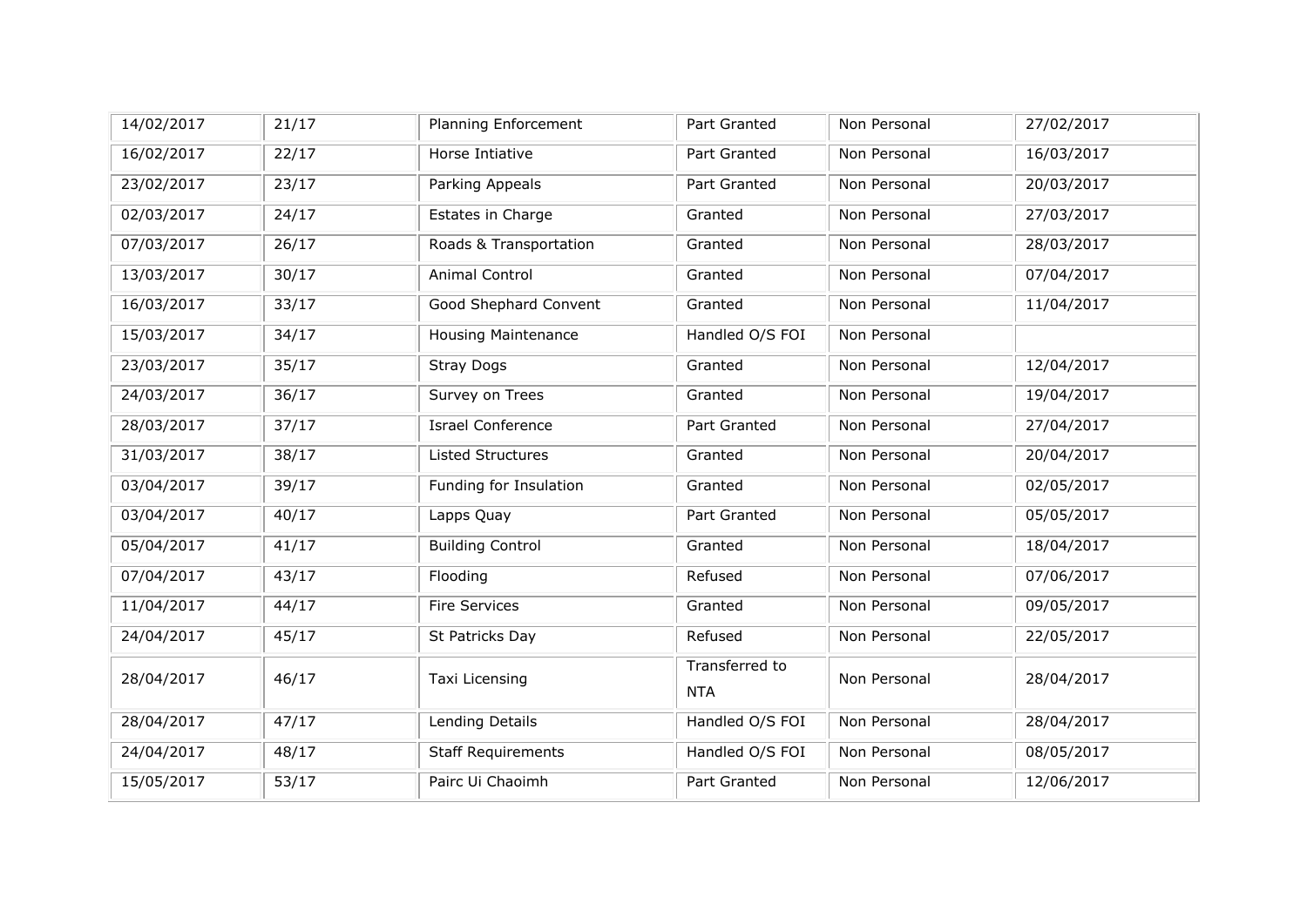| 17/05/2017 | 54/17 | <b>Weed Control</b>          | Granted                      | Non Personal | 13/06/2017 |
|------------|-------|------------------------------|------------------------------|--------------|------------|
| 17/05/2017 | 56/17 | Cemeteries                   | Handled O/S FOI              | Non Personal |            |
| 23/05/2017 | 57/17 | Planning File                | Refused                      | Non Personal | 13/06/2017 |
| 23/05/2017 | 58/17 | <b>Retirement Gratuity</b>   | Granted                      | Non Personal | 21/06/2017 |
| 25/05/2017 | 59/17 | Compensation                 | Granted                      | Non Personal | 22/06/2017 |
| 26/05/2017 | 60/17 | Social Housing               | Granted                      | Non Personal | 26/06/2017 |
| 31/05/2017 | 61/17 | Mother and Baby Homes        | Withdrawn                    | Non Personal | 09/06/2017 |
| 31/05/2017 | 64/17 | Litter                       | Handled O/S FOI              | Non Personal | 09/06/2017 |
| 20/06/2017 | 67/17 | <b>Abandoned Cars</b>        | Granted                      | Non Personal | 11/07/2017 |
| 20/06/2017 | 68/17 | Mortgages                    | Handled O/S FOI              | Non Personal |            |
| 21/06/2017 | 71/17 | Planning Permission          | Refused                      | Non Personal |            |
| 21/06/2017 | 72/17 | Transferred to HSE           | Transferred to<br><b>HSE</b> |              | 22/06/2017 |
| 22/06/2017 | 73/17 | <b>Housing and Community</b> | Granted                      | Non Personal | 01/08/2017 |
| 26/06/2017 | 74/17 | Audits                       | Granted                      | Non Personal |            |
| 27/06/2017 | 75/17 | Social Housing               | Handled O/S FOI              | Non Personal | 27/06/2017 |
| 27/06/2017 | 76/17 | <b>Building Control</b>      | Granted                      | Non Personal | 11/07/2017 |
| 04/07/2017 | 77/17 | Costings of Work             | Refused                      | Non Personal | 08/08/2017 |
| 04/07/2017 | 79/17 | Housing and Community        |                              | Non Personal |            |
| 03/07/2017 | 80/17 | Enforcement                  | Refused                      | Non Personal | 10/08/2017 |
| 20/07/2017 | 82/17 | <b>Building Control</b>      | Handled O/S FOI              | Non Personal | 27/07/2017 |
| 24/08/2017 | 83/17 | St Anthonys Park             |                              | Non Personal |            |
| 24/07/2017 | 84/17 | Emergency Road               | Granted                      | Non Personal | 17/08/2017 |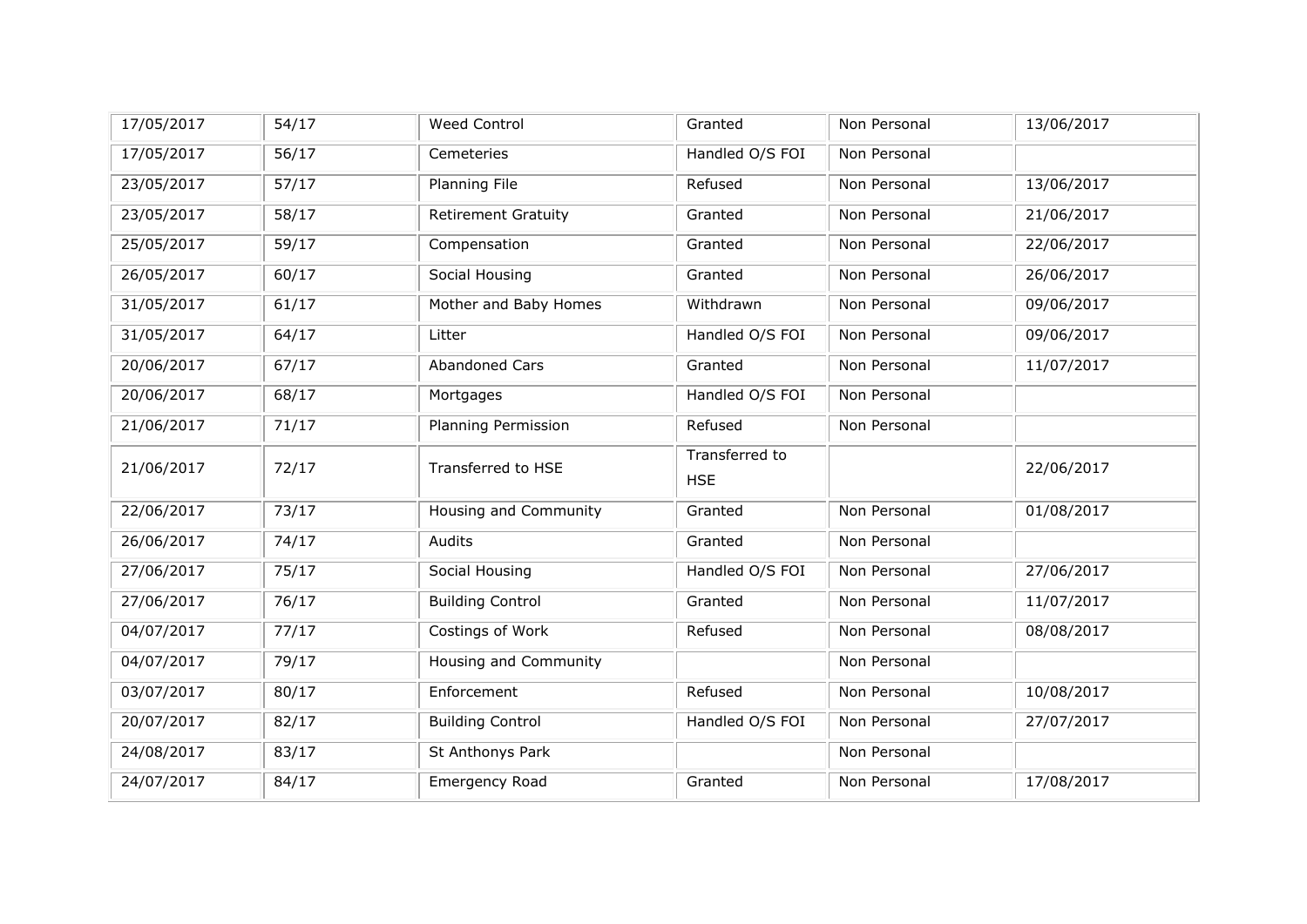| 26/07/2017 | 85/17  | Parking Fines                  | Granted         | Non Personal | 06/09/2017 |
|------------|--------|--------------------------------|-----------------|--------------|------------|
| 26/07/2017 | 86/17  | PL Claims                      | Granted         | Non Personal | 26/7/2017  |
| 26/07/2017 | 88/17  | Consultants Spend              | Granted         | Non Personal | 01/08/2017 |
| 11/08/2017 | 91/17  | Housing refusals               | Granted         | Non Personal | 28/08/2017 |
| 14/08/2017 | 92/17  | Abuse of Clampers              | Handled O/S FOI | Non Personal | 15/08/2017 |
| 15/08/2017 | 93/17  | Abuse of Traffic Wardens       | Granted         | Non Personal | 06/09/2017 |
| 21/08/2017 | 94/17  | Corporate and External Affairs | Granted         | Non Personal | 21/09/2017 |
| 21/08/2017 | 95/17  | Enforcement File               | Refused         | Non Personal | 29/08/2017 |
| 30/08/2017 | 98/17  | <b>Buidling Inspection</b>     | Granted         | Non Personal | 13/10/2017 |
| 04/09/2017 | 100/17 | Homeless                       | Refused         | Non Personal | 27/09/2017 |
| 06/09/2017 | 101/17 | Fire Service                   | Granted         | Non Personal | 27/09/2017 |
| 13/09/2017 | 104/17 | <b>Wellingtons Bridge</b>      | Part Granted    | Non Personal | 19/10/2017 |
| 18/09/2017 | 106/17 | <b>Warning Notices</b>         | Granted         | Non Personal | 26/10/2017 |
| 17/09/2017 | 107/17 | Japanese Knotweed              | Granted         | Non Personal | 13/10/2017 |
| 21/09/2017 | 108/17 | Sale Documents                 | Granted         | Non Personal | 18/10/2017 |
| 15/09/2017 | 109/17 | <b>Councillors Expenses</b>    | Withdrawn       | Non Personal | 21/09/2017 |
| 19/09/2017 | 110/17 | Homeless Hubs                  | Refused         | Non Personal | 22/09/2017 |
| 25/09/2017 | 111/17 | HAP / RAS                      | Granted         | Non Personal | 20/09/2017 |
| 26/09/2017 | 112/17 | Quay Fencing                   | Granted         | Non Personal | 10/11/2017 |
| 28/09/2017 | 113/17 | Gyphosate                      | Granted         | Non Personal | 17/10/2017 |